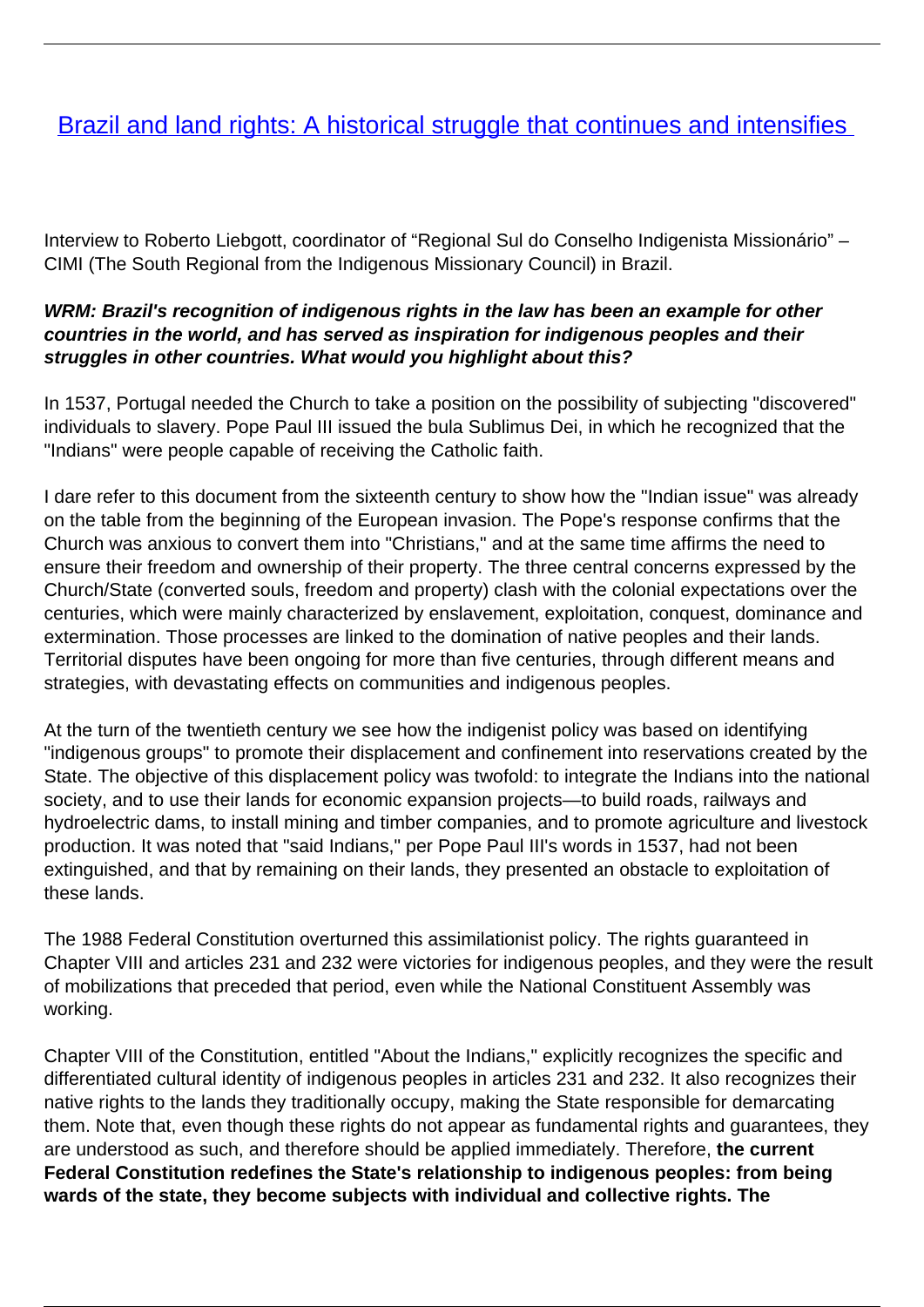#### **Constitution also recognizes ethnic and cultural pluralism and ensures the Indians native rights over the lands they traditionally occupy, with the State being responsible for demarcating them.**

However, is should be noted that despite the constitutional improvements, in recent decades governments have ignored and negotiated with indigenous rights. The current policy is rooted in genocidal concepts and conceptions.

Among the anti-indigenous strategies that the current Brazilian government has adopted is the time frame from the 1988 Constitution, which aims to demand that peoples and communities be in possession of their land by October 5, 1988, or else, be legally demanding or physically competing for it. The peoples that do not comply with these conditions would lose the right to demarcate the area they claim.

This leads to at least two questions. First: How could some indigenous peoples be on their lands in 1988, when they had been expelled from them some time before—with the consent, participation or oversight of the State? Furthermore, these peoples never lost their relationship with their traditional lands, and if they did not recover them before, it was because they were unable to do so. Second: How could indigenous peoples be litigating their lands in 1988, if until then they were still considered to be wards of the state, and not subjects with rights?

We trust that, in the case of judgments on actions related to the demarcation of indigenous lands, the Federal Supreme Court will adopt—as its interpretative axis—the constitutional precepts and not political and economic interests. But if the thesis of the temporal framework were eventually to be consolidated, the rights of indigenous and quilombola peoples would be annihilated (1); and as a result, the lands—even those that have been demarcated over the last decades—could suffer setbacks due to economic interests, and therefore be subject to review.

Thus, the government seeks to impose the will and interests of exploiters over the rights of indigenous and quilombola peoples, which in practice means a step backwards in the law. This is the strategy. Worse yet, it negotiates benefits and favors with administrative public officials, placing rights in a vulnerable condition. Such favors apply only to those who hold positions, or who are selected or embraced by hegemonic economic interests, transforming rights into a privilege. It is as if we were living in a regime of exceptions. Unfortunately, this is what seems to be happening in the current political and legal context in Brazil.

## **WRM: What does Brazilian legislation say about other rights, for example the rights of companies and large landowners who are interested in indigenous lands in order to develop mining activities, large dams, monocultures, etc.—rights which are often imposed over indigenous rights?**

The text of the Constitution establishes that the Brazilian State must promote the demarcation of lands, recognizing the Indians' native and indefeasible rights to the permanent possession and exclusive usufruct of the existing natural riches in the soil, rivers and lakes of traditionally occupied areas. Furthermore, the Union (State) is required to protect, oversee and make sure that all assets are respected, including intangible ones such as the cultures, beliefs, and traditions of each people.

I also refer to Article 20, section XI of the Constitution, which establishes that traditional indigenous lands are property of the Union, and therefore not indigenous property. This norm protects not only the physical occupation of the land but also the right to traditional occupation. It follows from this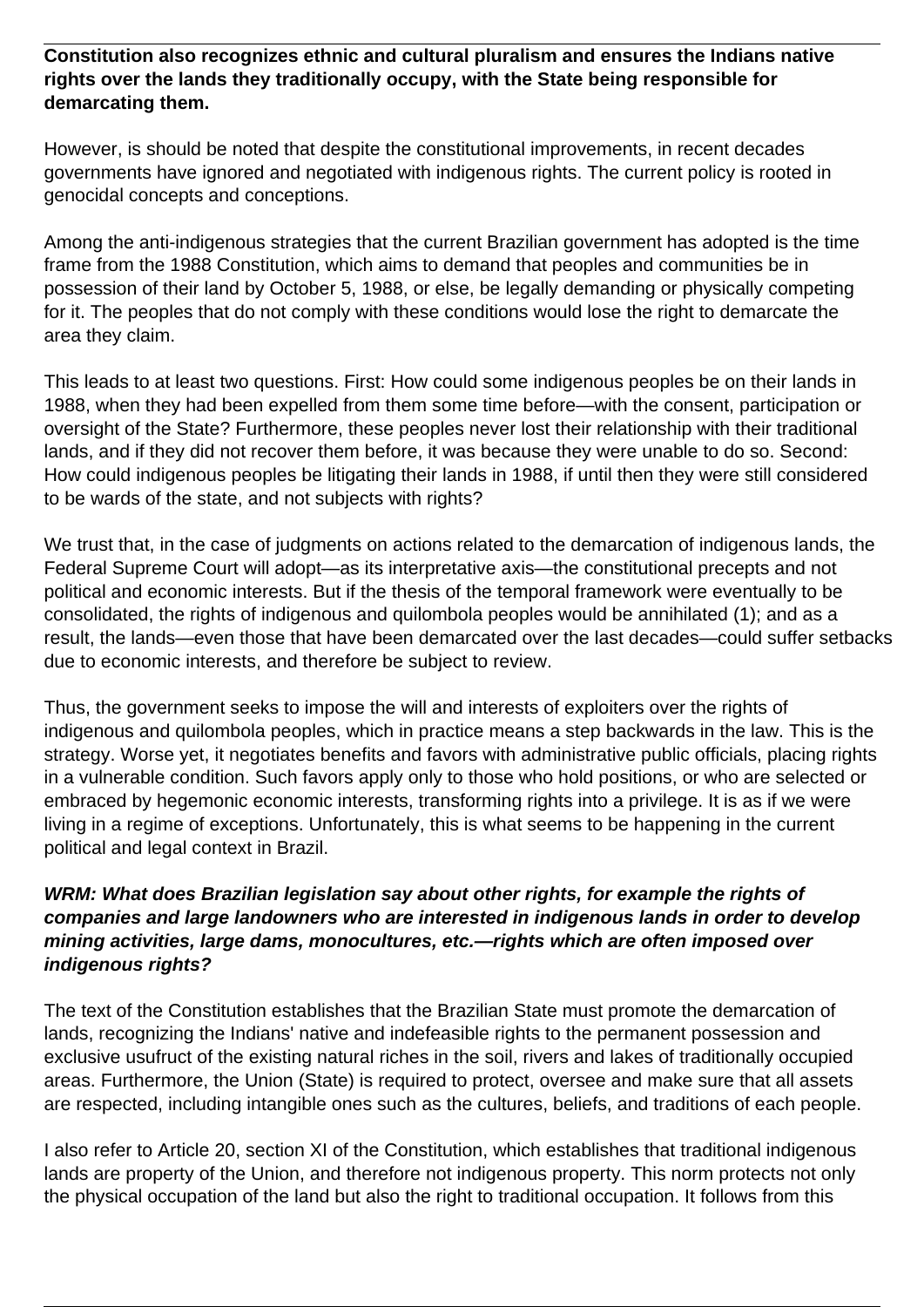content, combined with Article 231, that land use is not restricted to economic and social aspects, because these aspects inherently imply a future wherein peoples are able to express themselves in their different ethnicities (socially, politically and economically). And it is the State's obligation to ensure the protection of environmental areas, sacred spaces and those of a symbolic nature, using the peoples' future as a reference.

The right to own property is specified as an native right, and therefore does not depend on titling, and precedes all other rights (Article 231, first paragraph). That is why paragraph 6 of this Article expressly states that titles that affect an indigenous land are declared null and void, without any legal effect.

Paragraph 2 of Article 231 establishes that the lands traditionally occupied by the Indians are designated for their permanent possession, and to the exclusive usufruct of the riches that are not found in the subsoil. Meanwhile, it should be noted that the possibility of exploiting natural resources will only be allowed if the Union has a relevant public interest; and this will depend on a complementary law (which was not approved yet). With regard to good-faith occupations of land, the same article states that the Union must compensate for any improvements occupants have built—for example buildings or perennial plantations—but no compensation for the land is provided.

## **WRM: The Brazilian constitution established a period of five years (from its enactment in 1988) to demarcate indigenous lands throughout the country. However, that did not happen, but rather the opposite. How many indigenous lands are still awaiting demarcation, and what are the main forces and strategies that have prevented fulfillment of this point of the Constitution?**

Regarding the consolidation of land rights—that is, their possession and usufruct—the Transitory Constitutional Dispositions Act (Article 67) established that the Brazilian State would have a five-year timeframe to complete the demarcations of indigenous lands, a timeframe which would have expired on October 5, 1993. According to data from the Indigenous Missionary Council (CIMI, by its Portuguese acronym), today there are still 1296 lands in Brazil, 640 of which have been legalized. The remaining lands are in stalled processes, or perhaps the demarcation procedures were not yet initiated by the relevant indigenous organization.

I believe that the failure to comply with the Federal Constitution in the demarcations is due to economic interests, in particular to agribusiness, mining, energy and timber companies. At the heart of these disputes are three arguments that try to convince the population, politicians, legislators and justice officials to oppose the demarcations.

The first argument is that there might be some kind of foreign plot against the nation involved in movements to defend demarcations of indigenous lands. It is important to remember that indigenous lands are property of the Union, which must be protected and safeguarded for the exclusive use of indigenous peoples. This legal device is sufficient to demonstrate that if there are foreign interests in Brazilian lands, indigenous areas would certainly be the least susceptible, as any investment in them that does not have the National Congress's authorization would be considered illegal.

The second argument is based on the idea that "it is a lot of land for a few Indians," which is linked to the concept that lands are resources that are necessary for national development, and should therefore be productive. In this vein, the idea that the Indians want "so much land" is probed; this triggers a racist logic by which all peoples' and cultures' lifestyles and livelihoods are evaluated using western criteria and a neoliberal rationale considered to be universal. According to this racist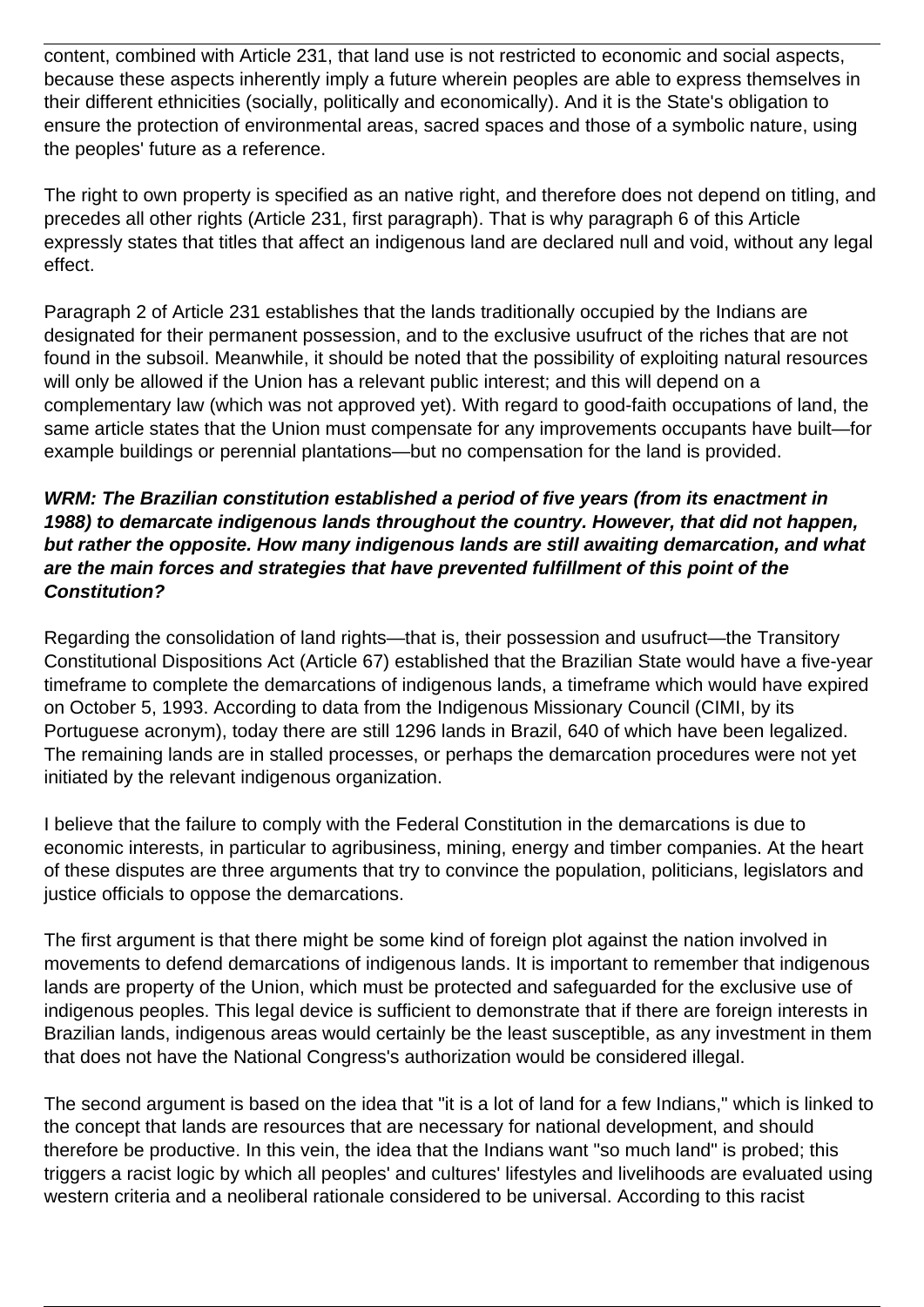perspective, only those who effectively "produce" from the land are working and taking advantage of their potential. Meanwhile, those who develop a more respectful relationship with the ecosystem—as well as an attitude aimed at preservation—are seen as subjects who do not work, who do not have ambition, or who do not know how to give (economic) value to the land.

The third argument is the popular idea that, under the pretext of demarcating lands for the Indians, injustices could be committed against the farmers who produce food for the population. To understand this matter, it is necessary to reopen some historical aspects that have led us to the current situation, in which Indians and farmers are litigating for the same lands.

In the first decades of the twentieth century, governments promoted the territorial occupation and colonization of spaces considered to be "empty." There are records from that time period of innumerable "ethnic cleansing" practices, by which entire villages were exterminated. Hundreds of other communities were expelled; these forced removals throughout history gave rise to contemporary conflicts. It is those lands—lotted and sold by governments in previous decades—which are now in litigation for demarcation. In indigenous and quilombola villages, as well as farming communities currently residing on these lands, there are many men and women who lived through that period and relate the events. They say there is material evidence of indigenous and quilombola presence—such as cemeteries, ruins of old houses, remains of artefacts used for hunting, among others—in the lands in dispute for demarcation today.

## **WRM: Today, about 11 per cent of the national territory is demarcated indigenous land. Aside from their rights enshrined in the Constitution, what was really crucial in this victory for indigenous peoples?**

In my opinion, the coordination of indigenous peoples that began with the large Peoples Assemblies put up resistance to the frontiers of economic expansion in the late 1960s. They denounced the reality of genocide and promoted the discussion on the need for specific legislation for the peoples—which later became Chapter VIII of the Federal Constitution. Added to this was the strong participation of entities and organizations in Brazil and abroad, which worked for the indigenous cause. Some of these include CIMI, Operation Native Amazon (OPAN, by its Portuguese acronym), the National Association of Indigenous Action (ANAI, by its Portuguese acronym), and international cooperation agencies and entities. Later in 1985, there were indigenous organizations, the national and regional UNI (Union of Indigenous Nations), indigenous student movements, indigenous women's movements and many other movements that were also, in my opinion, the result of coordination and mobilizations previously initiated by the large assemblies. And so the road was made in the 1990s and after 2000, when there was already a defined legal structure through the Federal Constitution. And the peoples started appropriating and realizing their rights, although never without challenges, and never without the State's failure, and constantly having to remind governments that indigenous peoples are subjects with rights.

#### **WRM: The indigenous struggle in Brazil is currently facing one of its most difficult moments, with a big threat of setbacks, including related to rights guaranteed in the Constitution. What are the main attacks on indigenous rights and who instigates them? How do indigenous peoples and their allies resist them?**

Undeniably, we are living in a period of restriction and denial of rights. The Federal Constitution is being circumscribed, through interpretations and alterations favouring economic and political sectors. The highest law is systematically ignored as it relates to indigenous peoples, and especially the scope of their right to land, which is now restricted by the logic of private property. In dubious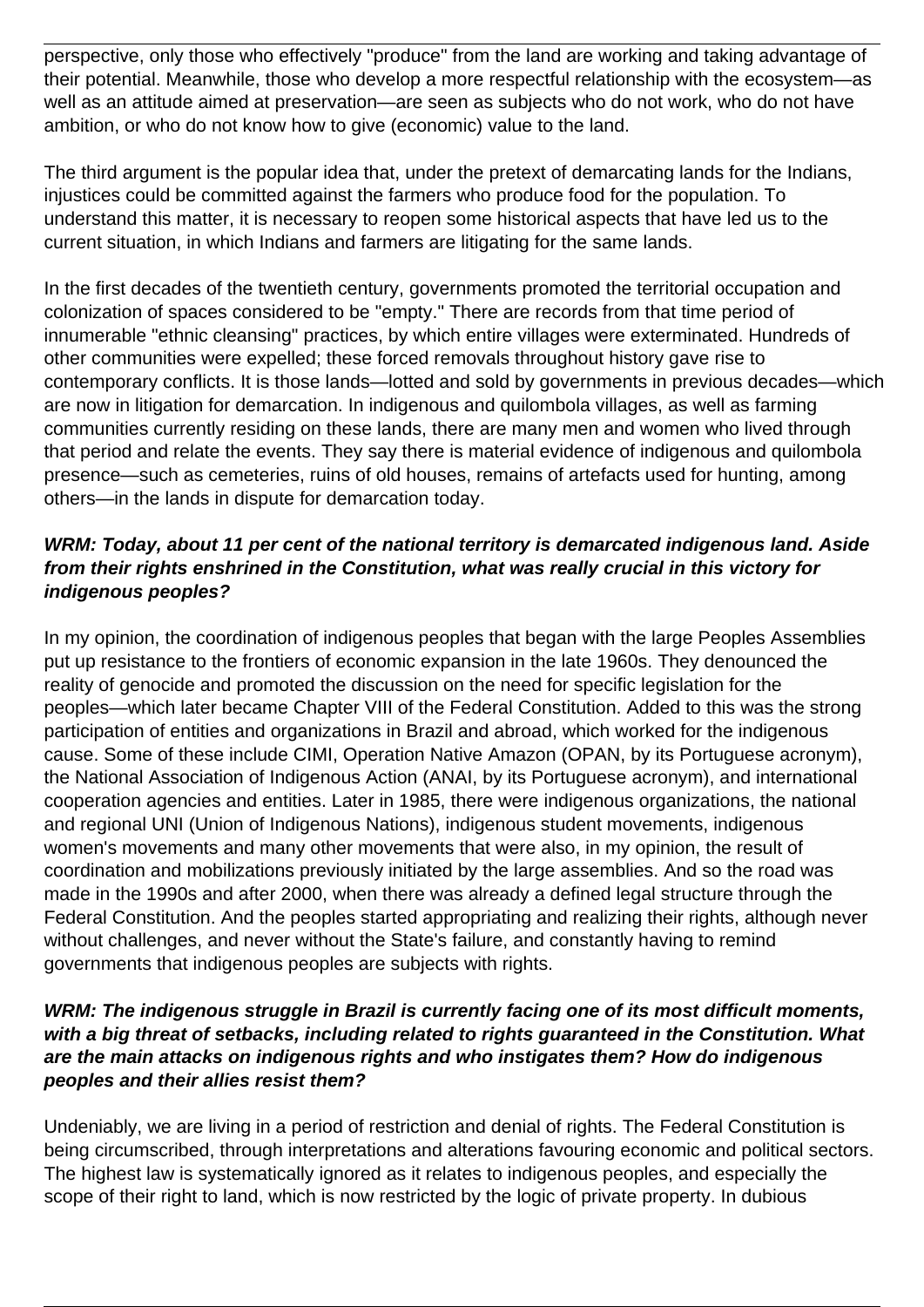interpretations of the law, the native right to land that peoples traditionally occupy is being contested, as well as the effects of constitutional devices that define these rights as inalienable, unassailable, and—in the case of the right to lands—indefeasible.

In analysing the current situation, we must refer to the policies established at the beginning of the twentieth century, which promoted the identification of "indigenous groups" with the intention of displacing them to reservations where populations of different peoples were lumped together. I refer to this because, apparently, this policy is being resumed. Today, using the argument of creating reservations instead of demarcation, there are efforts to once again displace indigenous peoples from their lands, which are being contested for the implementation of development projects and the expansion of agribusiness.

That said, the removal of the indigenous population from their lands, or the negligence around demarcation, are proof that economic interests are eyeing indigenous rights and seek to incorporate them as resources.

We are already seeing brutality in these processes. In the state of Maranhão, loggers are actually promoting hunting down indigenous people who oppose deforestation and logging, which intensified this year with the invasion of indigenous lands. Eight Guajajara people were killed. The murderers tore off and exposed body parts of some of the victims (2). In Bahia, Tupinambá leaders are criminalized, assaulted, threatened and killed (3). A similar situation occurs against the Xakriabá People in Minas Gerais. In Río Grande del Sur, Santa Catarina and Paraná, attacks on indigenous rights are added to the persecution, criminalization and imprisonment of leaders who fight for land. In Mato Grosso del Sur, there have been recurring attacks against the Guarani-Kaiowá and Terena Peoples, but in 2016 especially, federal judges ruled an interdiction on territorial rights in areas that were already demarcated, or in others whose processes were underway but ended up being obstructed. Concomitantly, they evict communities through the use of police forces.

## **WRM: What would you say to indigenous peoples and indigenous organizations from other countries that seek to follow Brazil's example? What is really essential to guarantee the protagonism and autonomy of indigenous peoples within their territories, and what is the role of the struggle for rights? And how to deal with the pressure of Big Capital, which seeks to impose its rights over indigenous rights?**

We cannot make suggestions about indigenous matters if we are not inserted in them, even indirectly. The specificities of struggles, of peoples and cultures and the way of being and living, in general, provide direction and meaning to the political, legal and legislative battles. Each people ends up making their path in the struggle against the injustices to which they are subjected. However, what seems to be common amongst all the different peoples and cultures, is the need to think of ways to identify what brings people closer together, as well as what distinguishes them from each other. By identifying what unites them, they can establish joint mechanisms, mobilizations and struggles. Oppressors generally design their joint strategies considering the exploitation of other peoples, their lands and their resources. In regards to indigenous peoples and other exploited and criminalized social groups, we must fight by joining and combining hopes, interests, expectations and spiritual forces.

Roberto Liebgott, cimisul-equipe-poa [at] uol.com.br

CIMI, http://www.cimi.org.br/